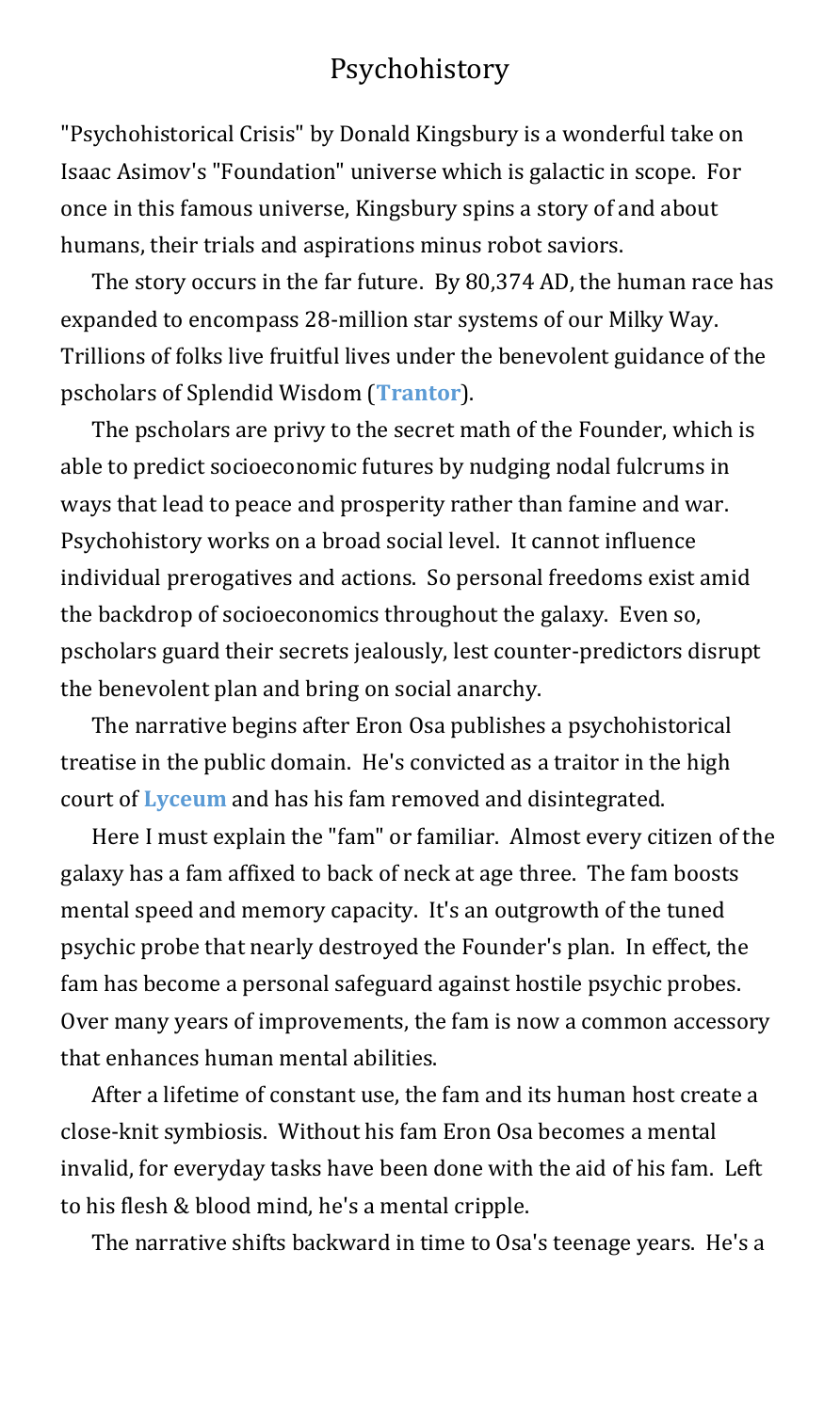kind of child prodigy with a chip on his shoulder. He has been expelled from a number of schools. In frustration, his father hires a tutor for his son. Scogil, the mild-mannered tutor, is really an undercover agent for the Oversee, an clandestine group of dissidents who are learning psychohistory to overthrow the pscholars.

<span id="page-1-0"></span>Next the plot thickens, and Kingsbury introduces several extraordinary characters. Kama is an antique dealer with airs of a **[hyperlord](#page-3-2)** and a desire to bring on another age of social chaos. It's he who stumbles onto a long lost cache of Psychohistorical equations. Jama teams up with Scogil and his soon-to-be wife Nemia, who's a topnotch designer and builder of fams. Together they salvage the lost equations of the Founder.

Scogil and Nemia are assigned to a boondocks planet where the residents ride bicycles and practice astrology. Scogil has a brilliant idea to embed Psychohistorical tools inside eggs which cast birth charts for anywhere in the galaxy. Fledging astrologers progress from parlor arts until they receive eggs with similar predictive tools used by pscholars.

Meanwhile, Eron Osa attends the university on Faraway, the planet the Founder used to shorten the age of chaos and bring about a new age of peace and prosperity guided by the pscholars. Osa is attracted to physics where he learns to test theories in real-life experiments. Eventually, his brilliance is noticed by Konn, the mad admiral and 2ndrank pscholar of the Lyceum.

Konn takes Eron under his wing and introduces ancient earth history. Eron Osa studies the patterns of history and learns to devise equations that fit the historical record. Later, he examines the concept of social stasis (what we might call a sustainable culture). He learns the galaxy is headed for another period of chaos as dissident groups are about to counter-predict the pscholars.

You must read the book to see how it all ends. Along the way, Kingsbury lends ominous insights about our near future from his perspective in the far future. He warns about human populations ballooning to unsustainable levels. It appears inevitable that humans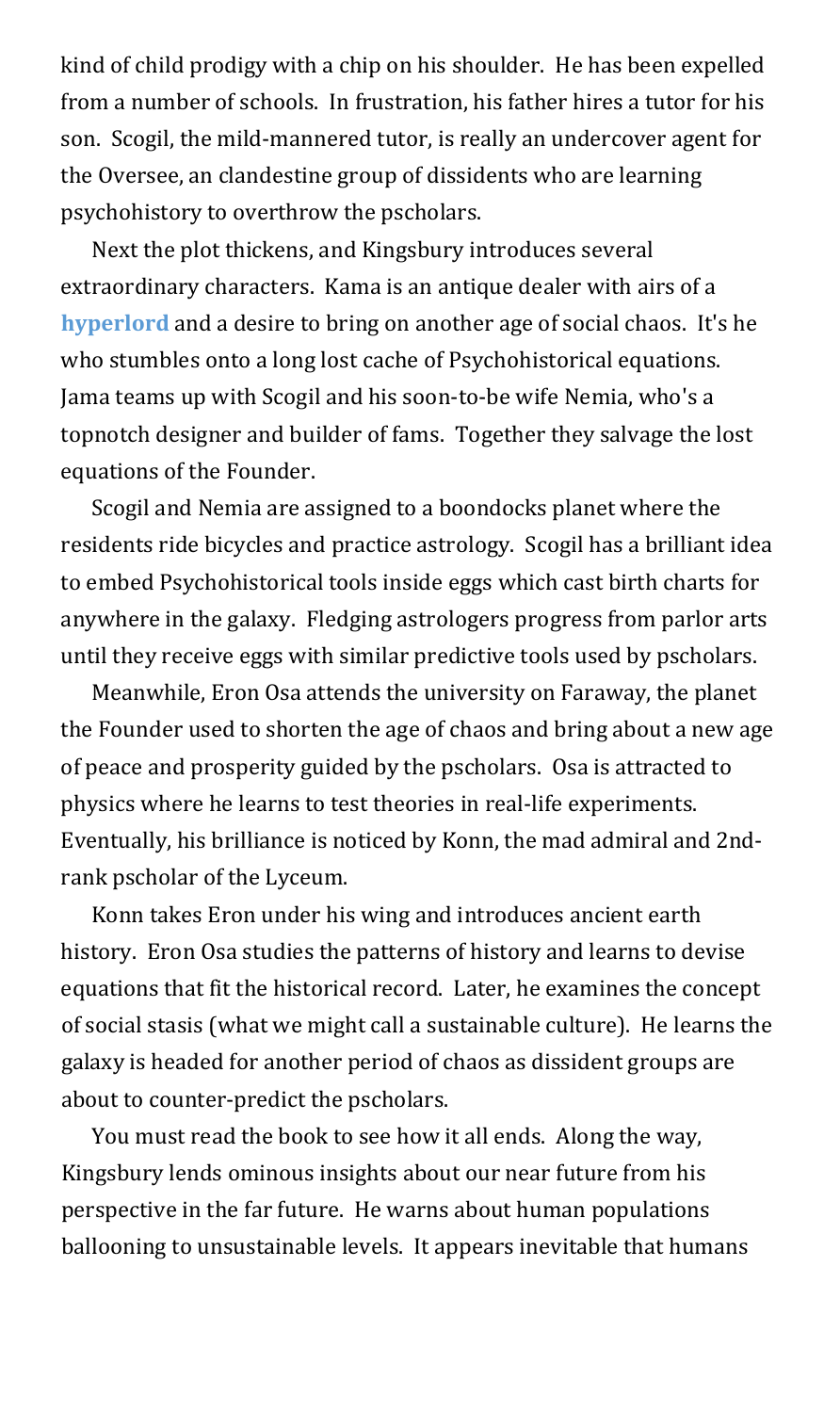will exploit earth's resources until there's nothing left but barren deserts.

Kingsbury says a lot about the evils of secrecy. Today we have government secrets in the guise of national security. And we have corporate secrecy in the guise of proprietary knowledge. Both of these conspiracies rob citizens of democratic rights, since it's impossible to choose the best without full pictures of who they are and what they represent.

Secrecy robs citizens of free choices of which products are best to buy. If manufacturers withhold proprietary knowledge, they're letting buyers stumble into hidden pitfalls. Proprietary knowledge is wasteful because consumers must choose between a range of products, all of which have strong and weak points. If consumers buy an unpopular brand, they could be left owning a discontinued product without replacement parts. Even vendors lose because they must all start from scratch. This secretive system of business invites wastefulness.

Moreover, Kingsbury examines the science of prediction in ways that are more convincing than other books about psychohistory. It proves that those who fail to learn from history are doomed to make the same errors.

I recommend this book whole-heartedly for everyone, especially for those familiar with Asimov's Foundation universe.